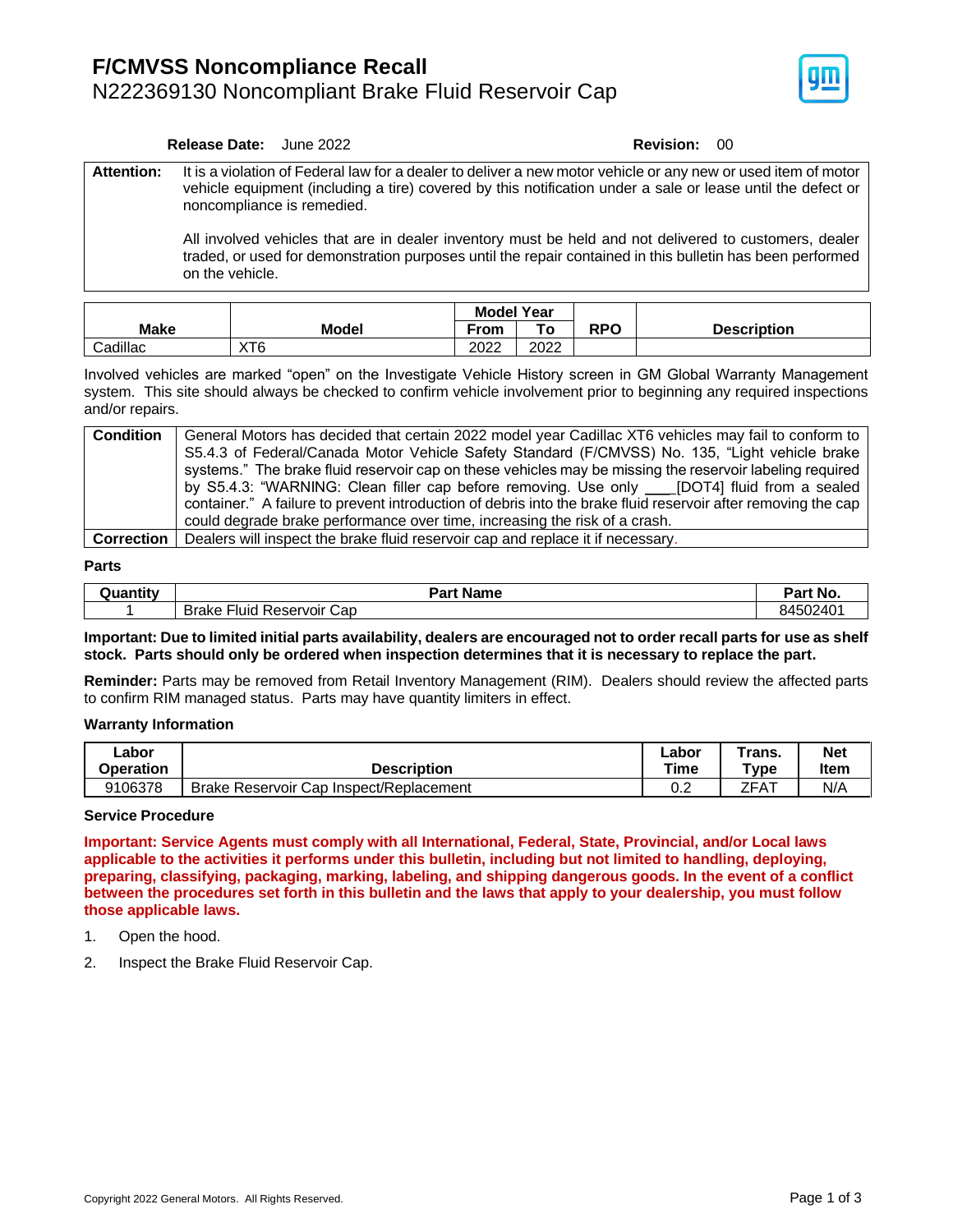# **F/CMVSS Noncompliance Recall**

N222369130 Noncompliant Brake Fluid Reservoir Cap





6084384

- If the Brake Fluid Reservoir Cap matches the cap shown above, no further action is required. Proceed to step 5.
- If the Brake Fluid Reservoir Cap DOES NOT match the cap shown above, replace the cap. Proceed to step 3.
- 3. Remove the Brake Fluid Reservoir cap.
	- Discard the old brake fluid reservoir cap.
- 4. Install the new Brake Fluid Reservoir cap.
- 5. Close the hood.

## **Dealer Responsibility** – For USA & Export (USA States, Territories, and Possessions)

It is a violation of Federal law for a dealer to deliver a new motor vehicle or any new or used item of motor vehicle equipment (including a tire) covered by this notification under a sale or lease until the defect or noncompliance is remedied.

The US National Traffic and Motor Vehicle Safety Act provides that each vehicle that is subject to a recall of this type must be adequately repaired within a reasonable time after the customer has tendered it for repair. A failure to repair within sixty days after tender of a vehicle is prima facie evidence of failure to repair within a reasonable time. If the condition is not adequately repaired within a reasonable time, the customer may be entitled to an identical or reasonably equivalent vehicle at no charge or to a refund of the purchase price less a reasonable allowance for depreciation. To avoid having to provide these burdensome remedies, every effort must be made to promptly schedule an appointment with each customer and to repair their vehicle as soon as possible. In the recall notification letters, customers are told how to contact the US National Highway Traffic Safety Administration if the recall is not completed within a reasonable time.

## **Dealer Responsibility** – All

All new, used, GM Certified Used, courtesy transportation vehicles, dealer shuttle vehicles, etc. in dealers' possession and subject to this recall must be held and inspected/repaired per the service procedure of this bulletin before customers take possession of these vehicles. Involved vehicles must be held and not delivered to customers, dealer-traded, released to auction, used for demonstration, or any other purpose.

All GM Certified Used vehicles currently in the dealers' inventory within the Certified Pre-Owned Inventory System (CPOIS) will be de-certified and must be held and remedied per the service procedure in this bulletin. Upon submitting an accepted/paid warranty transaction in the Global Warranty Management (GWM) system, the vehicle can be re-certified for sale within the CPOIS system, or once again be used in the CTP program.

Dealers are to service all vehicles subject to this recall at no charge to customers, regardless of mileage, age of vehicle, or ownership, from this time forward.